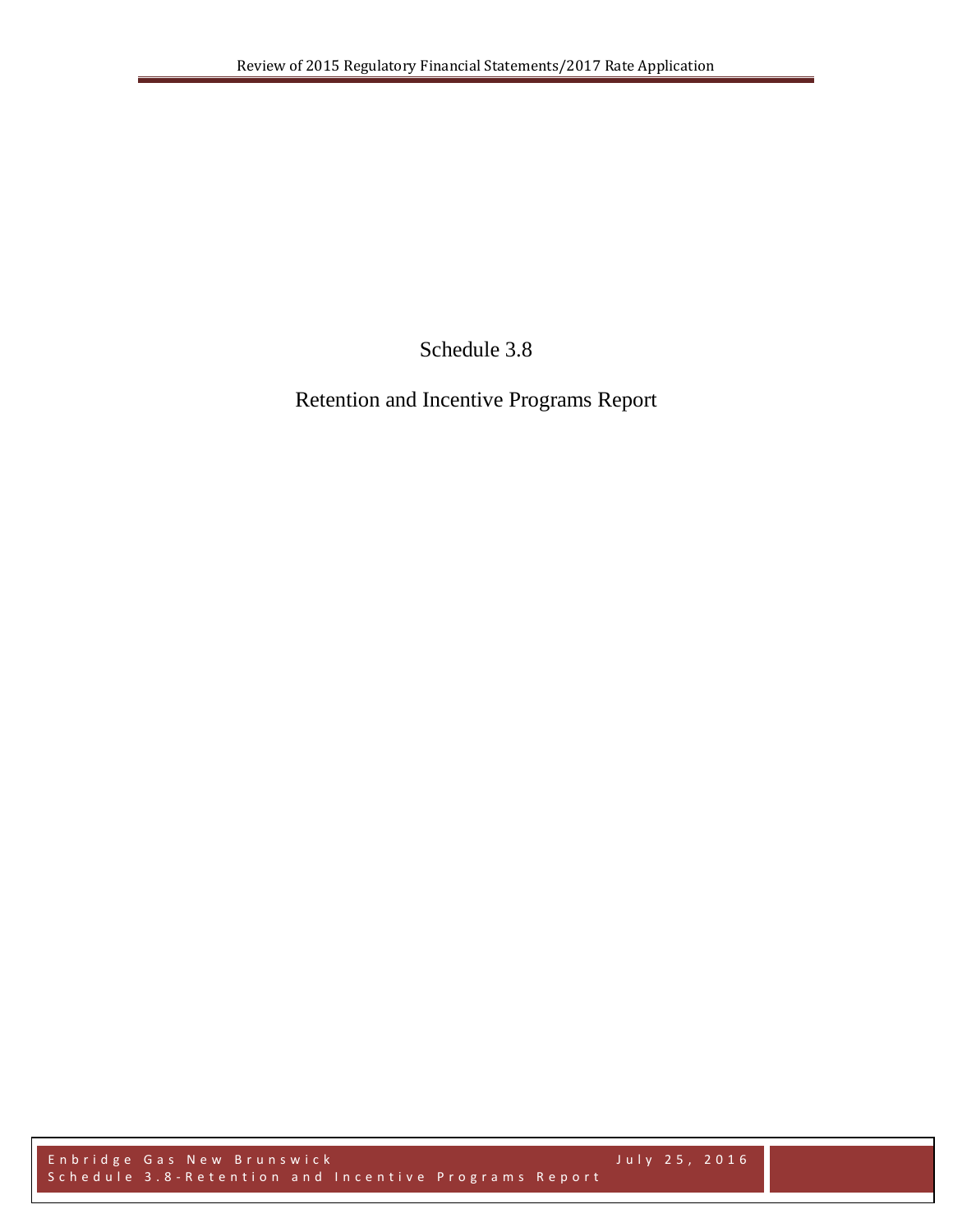## **Retention and Incentive Program Report**

The Board approved \$500,000 for a commercial retention program and \$100,000 for a residential incentive program in EGNB's 2016 rate application. In both cases, minimal activity or results have been generated since the oral Decision on April  $27<sup>th</sup>$ , 2016 which approved the budget for both programs. Set out below is information on the programs, data to date and plans for the remainder of 2016.

## Retention Program

As outlined in Matter 306, this program is available to qualifying MGS, LGS and CGS customers. Each potential customer is evaluated individually based on variables and qualifying conditions which include:

- Customers must prove that they have been offered a competitive program in writing
- Customers must sign a contract with EGNB for a specific period of time
- Customers must continue to use natural gas for a specific period of time or they must return all funds to EGNB

MGS customers sign a contract to remain on the system a minimum of two years. LGS and CGS customers sign a contract to remain on the system a minimum of one year. Set out below is information to date for the Retention Program:

|            |       |                                           | Annual         |         |
|------------|-------|-------------------------------------------|----------------|---------|
|            |       |                                           | <b>Revenue</b> |         |
|            |       | <b>Customer Rate Class Amount payable</b> |                | Saved   |
| Customer 1 | MGS-L | \$<br>6,500                               | \$             | 10,298  |
| Customer 2 | MGS-L | \$<br>6,500                               | \$             | 11,697  |
| Customer 3 | MGS-L | \$<br>7,000                               | \$             | 12,708  |
| Customer 4 | LGS-S | \$<br>7,000                               | \$             | 28,916  |
| Customer 5 | LGS-S | \$<br>7,000                               | \$             | 37,786  |
| Customer 6 | LGS-S | \$<br>7,000                               | \$             | 28,770  |
|            |       | 41,000                                    | \$             | 130,175 |

Competitive activity has decreased as propane prices have increased since the low prices witnessed in 2015. For the remainder of 2016, account managers will continue to evaluate the